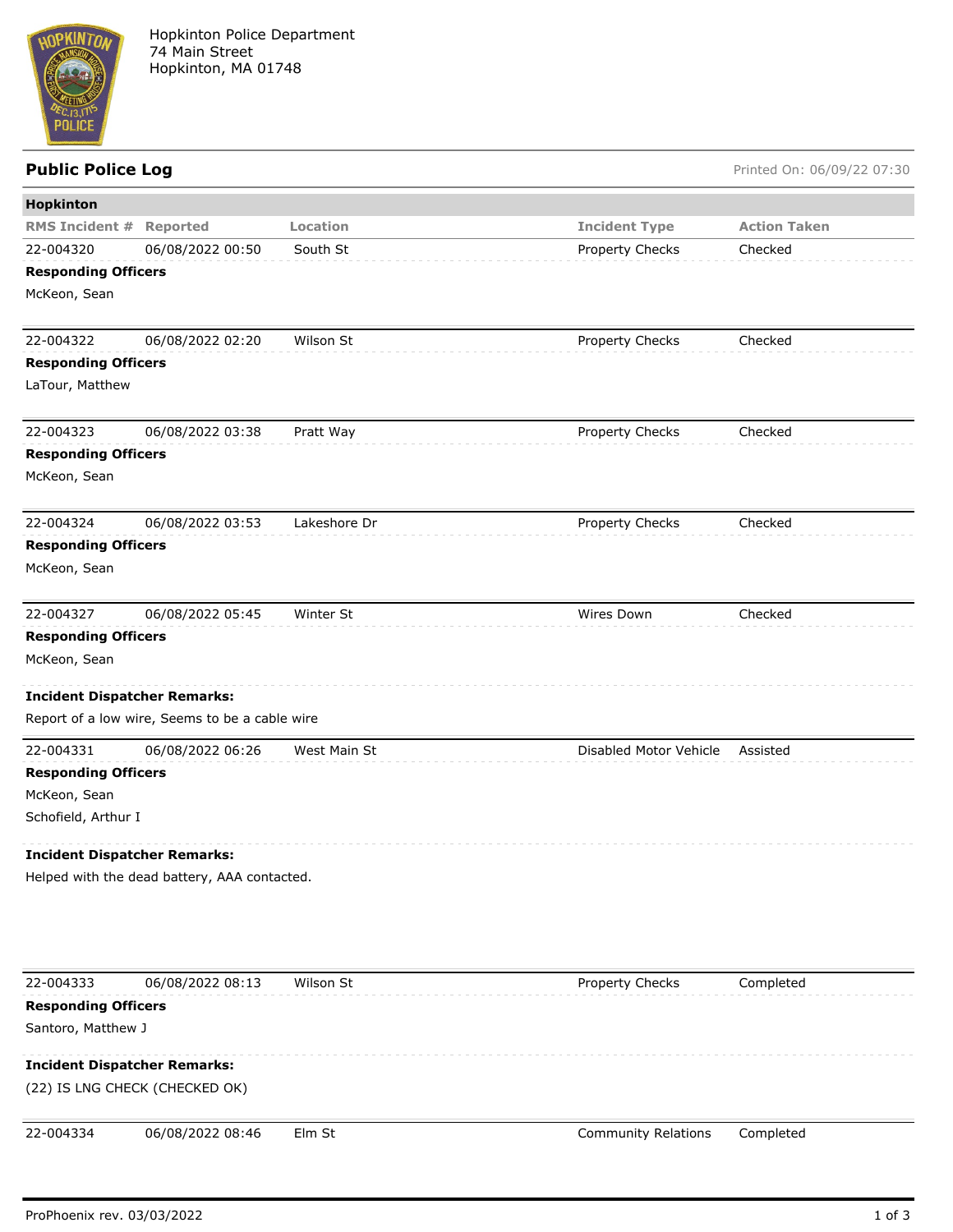

| <b>Public Police Log</b>       |                                                         |                                                                                     |                                                                                                                    | Printed On: 06/09/22 07:30 |
|--------------------------------|---------------------------------------------------------|-------------------------------------------------------------------------------------|--------------------------------------------------------------------------------------------------------------------|----------------------------|
| Hopkinton                      |                                                         |                                                                                     |                                                                                                                    |                            |
| <b>RMS Incident # Reported</b> |                                                         | Location                                                                            | <b>Incident Type</b>                                                                                               | <b>Action Taken</b>        |
| <b>Responding Officers</b>     |                                                         |                                                                                     |                                                                                                                    |                            |
| Beloin, Shannon N              |                                                         |                                                                                     |                                                                                                                    |                            |
|                                | <b>Incident Dispatcher Remarks:</b>                     |                                                                                     |                                                                                                                    |                            |
|                                | (24) IS COMMUNITY POLICING. (COMPLETED)                 |                                                                                     |                                                                                                                    |                            |
| 22-004335                      | 06/08/2022 08:48                                        | Hayden Rowe St                                                                      | <b>Community Relations</b>                                                                                         | Completed                  |
| <b>Responding Officers</b>     |                                                         |                                                                                     |                                                                                                                    |                            |
| Santoro, Matthew J             |                                                         |                                                                                     |                                                                                                                    |                            |
|                                | <b>Incident Dispatcher Remarks:</b>                     |                                                                                     |                                                                                                                    |                            |
|                                | (22) IS COMMUNITY POLICING. (COMPLETED)                 |                                                                                     |                                                                                                                    |                            |
| 22-004341                      | 06/08/2022 12:23                                        | Elm St                                                                              | Accident No Personal<br>Injury                                                                                     | Report                     |
|                                |                                                         |                                                                                     |                                                                                                                    |                            |
| <b>Responding Officers</b>     |                                                         |                                                                                     |                                                                                                                    |                            |
| Beloin, Shannon N              | <b>Incident Dispatcher Remarks:</b>                     | (24) RESPONDED AND TOOK IMMEDIATE THREAT REPORT. PARTY WAS TRANSPORTED TO HOSPITAL. |                                                                                                                    |                            |
|                                |                                                         |                                                                                     |                                                                                                                    |                            |
| 22-004342                      | 06/08/2022 12:55                                        | Wood St                                                                             | <b>Animal Calls</b>                                                                                                | Assisted                   |
| <b>Responding Officers</b>     |                                                         |                                                                                     |                                                                                                                    |                            |
| Beloin, Shannon N              |                                                         |                                                                                     |                                                                                                                    |                            |
| Santoro, Matthew J             |                                                         |                                                                                     |                                                                                                                    |                            |
|                                | <b>Incident Dispatcher Remarks:</b>                     |                                                                                     |                                                                                                                    |                            |
|                                | OWNER WILL BE BRINGING DOG TO VET.                      |                                                                                     | 911 CALLER REPORTS HER DOG WAS STRUCK BY A CAR. (24) RESPONDED. (24) AND (22) ASSISTED WITH INCIDENT. (24) REPORTS |                            |
| 22-004344                      |                                                         |                                                                                     |                                                                                                                    |                            |
|                                | 06/08/2022 13:49<br><b>Incident Dispatcher Remarks:</b> | Main St                                                                             | Found Property                                                                                                     | Log Entry / Info Only      |